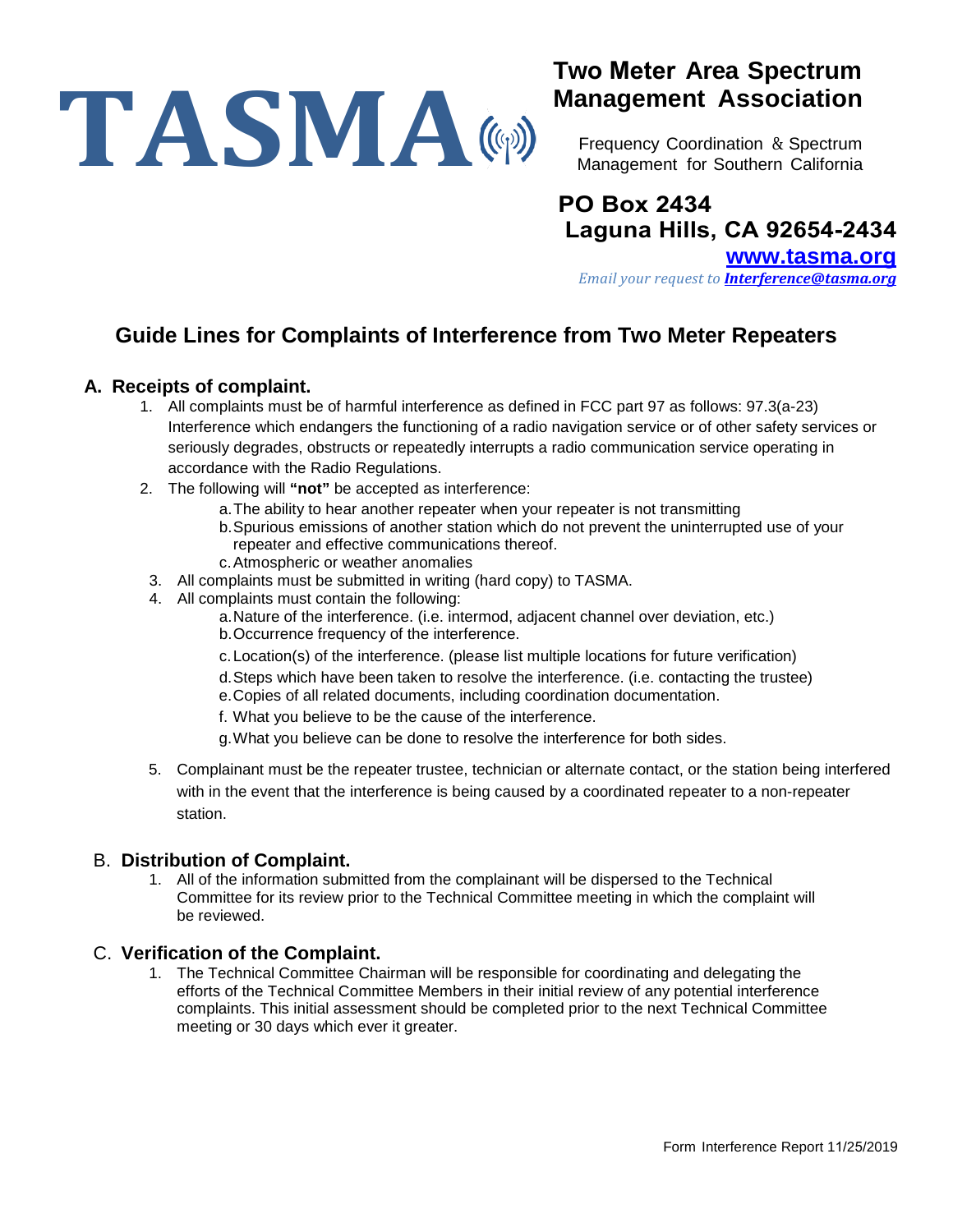#### D. **Initial Review and Findings of the Technical Committee.**

- 1. The Technical Committee will review the information submitted and gathered by its members.
- 2. The Technical Committee will use this information determine, at this point, whether to take further action or return a non-interference finding to the complainant.
- 3. If it is determined by the committee, that the interference complaint is unfounded, a notice will be sent to the both parties with all of the findings of the committee.
- 4. If the Technical Committee finds that the interference is being caused by an emitter other than a TASMA-coordinated repeater, the Committee will forward the complaint to the ARRL Official Observer responsible for the region in which the interference was observed to be emanating.
- 5. A finding of non-interference by the interference committee shall be final unless new information is submitted that was not previously reviewed by the committee.

#### E. **Actions.**

- 1. The findings of the Technical Committee shall be sent to the complainant and the interfering coordinee.
- 2. A request will be sent to the interfering coordinee to supply the Technical Committee an explanation as to the cause of the interference and any steps that have been taken to resolving the interference.
- 3. The interfering coordinee will be allowed 60 days to respond. If the interfering coordinee requests an extension of time to inspect his or her operation and review the reports and finding, he or she may be allowed an additional 60 days as warranted.
- 4. If the interfering coordinee does not respond within the 60 days, the Committee will send a follow-up final notice via certified mail. If the interfering coordinee does not respond to this notice after 30 days, the Technical Committee will unilaterally modify the coordination of the interfering repeater in such a manner as to mandate a solution to the interference problem. Such modification may include termination of the interfering repeater's coordination.

#### F. **Resolution of the Interference.**

- 1. In the event the interfering station is willing to correct the problems which may exist, he or she shall be given whatever assistance, which can be provided by TASMA.
- 2. The interfering station will be allotted a reasonable amount of time, as agreed upon by the Technical Committee and the interfering station, to make whatever corrections he or she feels are necessary.
- 3. In the event the interfering station cannot correct his or her operation within the amount of time agreed upon, he or she shall be required to request an extension and supply an explanation as to the reasons why corrections have not been made.
- 4. The Technical Committee shall determine if the extension is warranted and grant an extension of time as necessary.
- 5. If the interfering station is able to return to his or her authorized coordination, the interference is resolved and verified by the Technical Committee, then the matter will be considered closed and the stations involved will be duly notified.
- 6. If it is found that the interfering station has returned to his or her coordinated operation and the interference continues, the Technical Committee will review the situation and possibly modify any or all repeater coordinations as necessary to resolve the interference.

#### G. **Appealing Decisions of the TASMA Technical Committee.**

- 1. All Technical Committee decisions are final and cannot be appealed to the Committee.
- 2. All appeals of Technical Committee decisions must be made to the TASMA Board of Directors in writing. This document should highlight the points for the appeal, and contain all supporting documentation.
- 3. All appeals must be made no later than 90 days after the Committee's action or decision.
- 4. A decision of a TASMA Committee can only be overturned by a majority vote of the TASMA Board of Directors, with the TASMA Chairman only voting in the event of a tie as required by the TASMA Bylaws.
- 5. The decision of the TASMA Board of Directors on an appeal shall be final.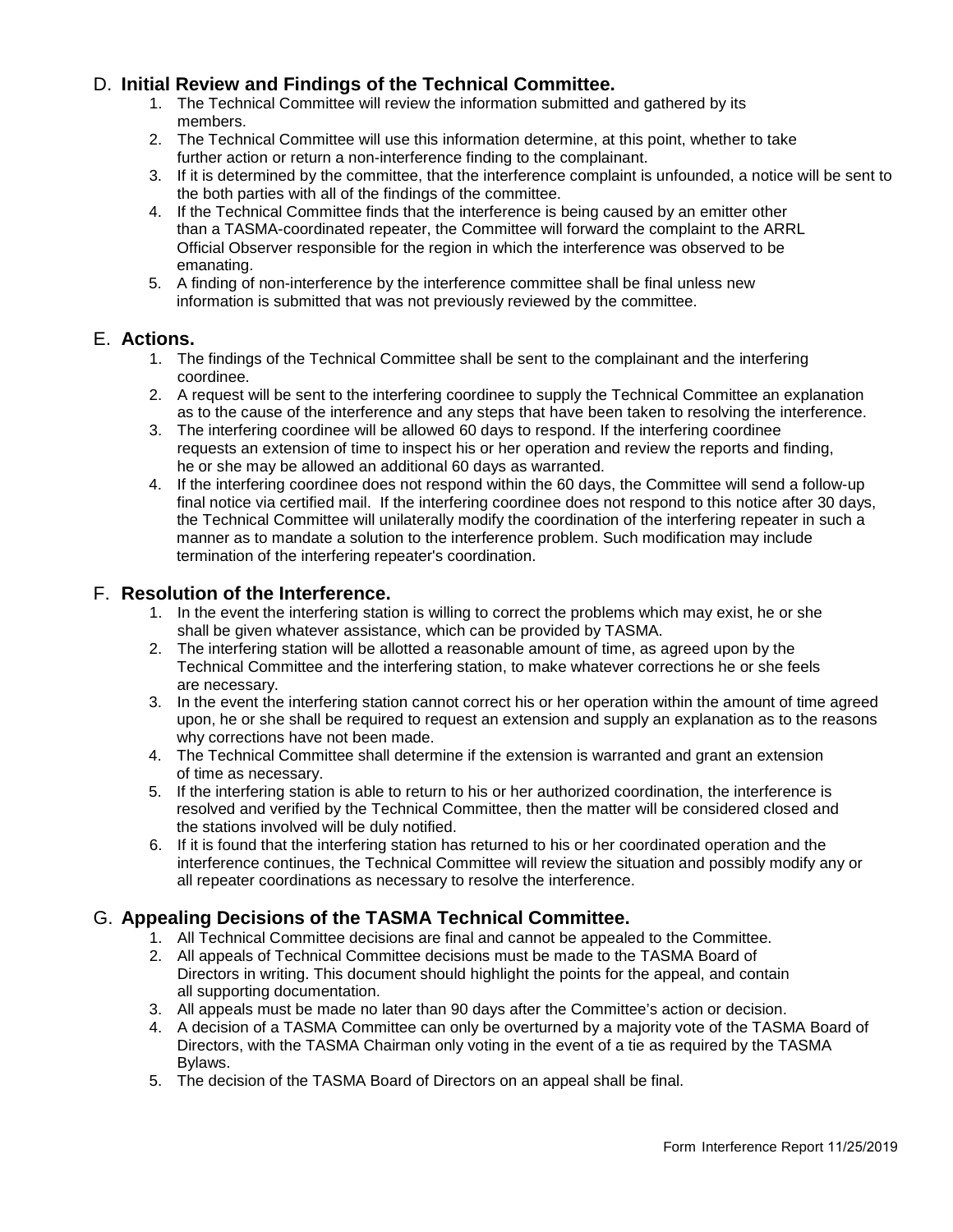

## **Two Meter Area Spectrum Management Association**

Frequency Coordination & Spectrum Management for Southern California

**PO Box 2434 Laguna Hills, CA 92654-2434 [www.tasma.org](http://www.tasma.org/)** *Email your request to [Interference@tasma.org](mailto:Interference@tasma.org)*

# **Interference Report Statement**

Please follow the attached guidelines for filing complaints of interference from Two Meter Repeaters.

| Date:                                       |           |                       |
|---------------------------------------------|-----------|-----------------------|
| Call sign of repeater causing interference: |           | Frequency: __________ |
| Complainant:                                | Call Sign |                       |

A) Please explain and describe the interference being reported:

- B) When did it start, and how often does the interference occur (Hourly, Daily, Weekly)?
- C) Please list some locations and times in your coverage area where a TASMA representative could verify the conditions described in the report:
- D) What steps have you taken to resolve the interference problem to date with the interfering party?
- E) Do you have any documentation from the interfering station(s) you wish reviewed? If 'yes' please list and attach the information.